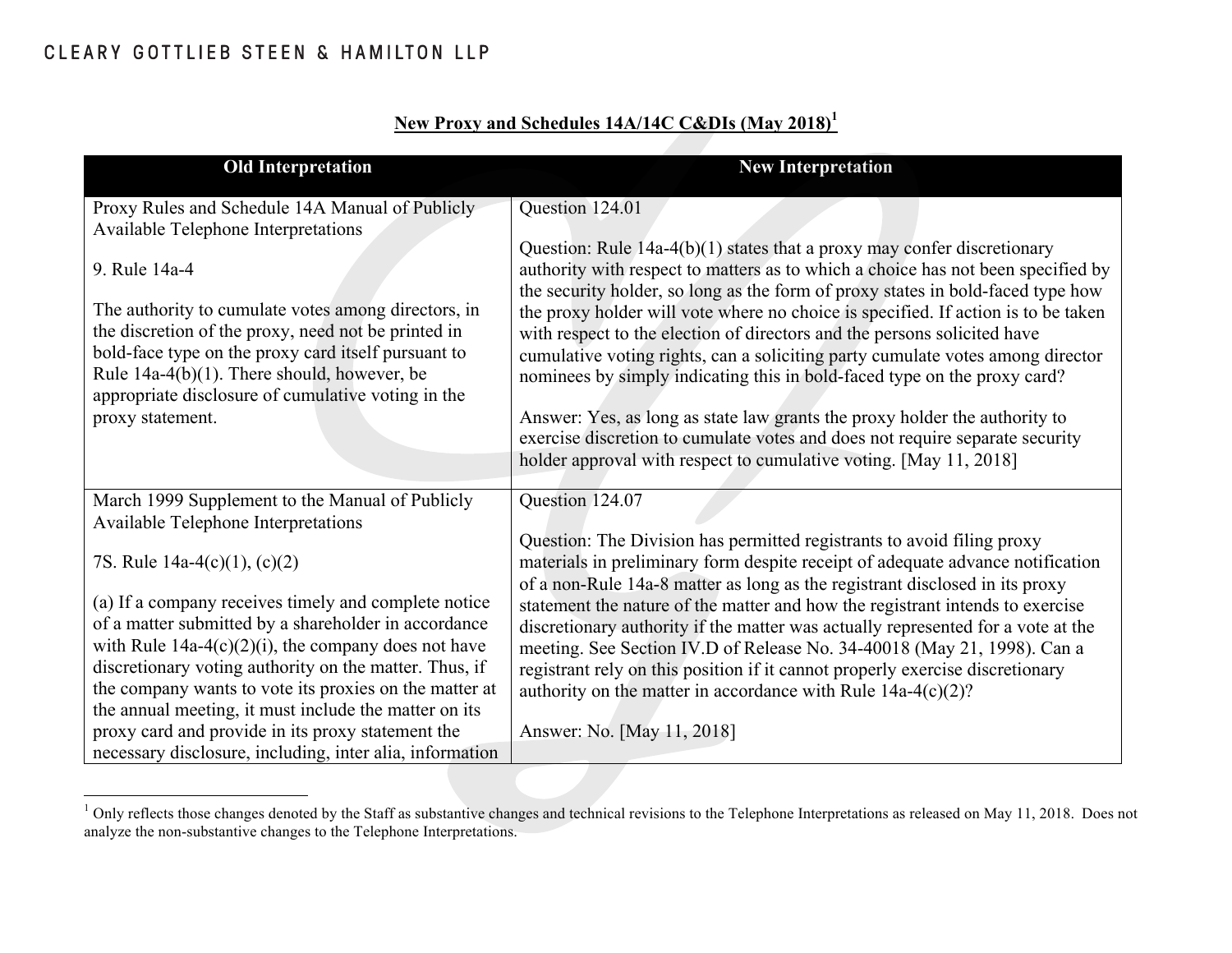on how and why the company intends to vote on the matter. In this circumstance, the company may *not* rely on the discussion in Section IV(D) of Release No. 34-40018 (May 21, 1998) on filing proxy statements in preliminary form. The benefits of that interpretive position are available only when a company properly may exercise discretionary voting authority on a non-Rule 14a-8 matter. Here, because the company has received timely and complete notice, thereby precluding it from exercising discretionary authority, the company cannot file a plain-vanilla proxy statement under Rule 14a-6.

(b) If the notice is timely but deficient (i.e., does not comply with the requirements listed in  $14a-4(c)(2)(i)$ by, for example, failing to indicate that the proponent intends to deliver a proxy statement and form of proxy to holders of at least that percentage of the company's voting shares necessary to approve the matter), the company would not be required to put the matter on its proxy card. However, the company's ability to exercise discretionary authority is conditioned on including in its proxy statement advice on the nature of the matter and how the company intends to exercise its discretion to vote on that matter. The company's ability to file a plain-vanilla proxy statement pursuant to Rule 14a-6 will depend upon, among other factors, the extent of its comments on, or discussion in, its proxy material of any solicitation in opposition in connection with the meeting.

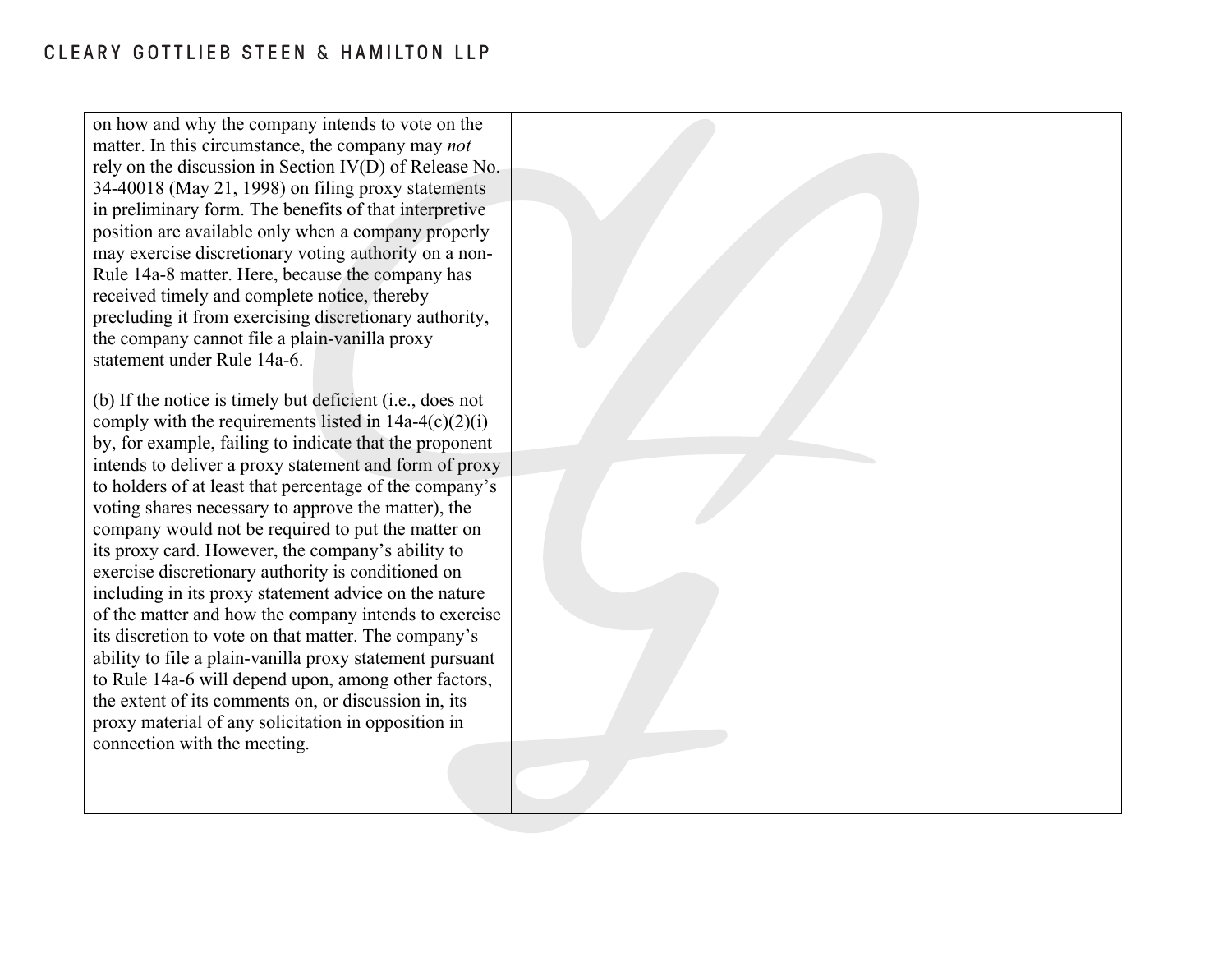| Proxy Rules and Schedule 14A Manual of Publicly                                                                       | Question 126.02                                                                    |
|-----------------------------------------------------------------------------------------------------------------------|------------------------------------------------------------------------------------|
| Available Telephone Interpretations                                                                                   |                                                                                    |
|                                                                                                                       | Question: Is a registrant required to file a preliminary proxy statement in        |
| 11. Rule $14a-6(a)$                                                                                                   | connection with a proposed corporate name change to be submitted for security      |
|                                                                                                                       | holder approval at the annual meeting?                                             |
| The caller raised the question whether a preliminary                                                                  |                                                                                    |
| proxy statement need be filed in connection with a                                                                    | Answer: No. As set forth in Release No. 34-25217 (Dec. 21, 1987), the              |
| proposed corporate name change to be submitted for                                                                    | underlying purpose of the exclusions from the preliminary proxy filing             |
| shareholder approval at the issuer's annual meeting,                                                                  | requirement is "to relieve registrants and the Commission of unnecessary           |
| along with a shareholder proposal and the election of                                                                 | administrative burdens and preparation and processing costs associated with        |
| directors. While the latter two items fall within one of                                                              | the filing and processing of proxy material that is currently subject to selective |
| five Rule $14a-6(a)$ exclusions from the preliminary                                                                  | review procedures, but ordinarily is not selected for review in preliminary        |
| proxy filing requirement, a change in the issuer's                                                                    | form." Consistent with this purpose, a change in the registrant's name, by         |
| name to delete the surname of a long-dead founder                                                                     | itself, does not require the filing of a preliminary proxy statement. [May 11,     |
| that bore no relation to a change in the present                                                                      | 2018]                                                                              |
| membership of the board of directors would not                                                                        |                                                                                    |
| appear to qualify for exclusion under the literal                                                                     |                                                                                    |
| reading of the rule.                                                                                                  |                                                                                    |
|                                                                                                                       |                                                                                    |
| As set forth in Exchange Act Rel. No. 25217 (Dec. 21,                                                                 |                                                                                    |
| 1987), the underlying purpose of these exclusions is                                                                  |                                                                                    |
| "to relieve registrants and the Commission of                                                                         |                                                                                    |
| unnecessary administrative burdens and processing                                                                     |                                                                                    |
| costs associated with the filing the processing of proxy<br>material that is currently subject to selective review in |                                                                                    |
| preliminary form." Consistent with this purpose and                                                                   |                                                                                    |
| the reason for the name change proposal, the Division                                                                 |                                                                                    |
| staff advised the requestor that a preliminary proxy                                                                  |                                                                                    |
| filing relating to the planned name change was not                                                                    |                                                                                    |
| required.                                                                                                             |                                                                                    |
|                                                                                                                       |                                                                                    |
|                                                                                                                       |                                                                                    |
|                                                                                                                       |                                                                                    |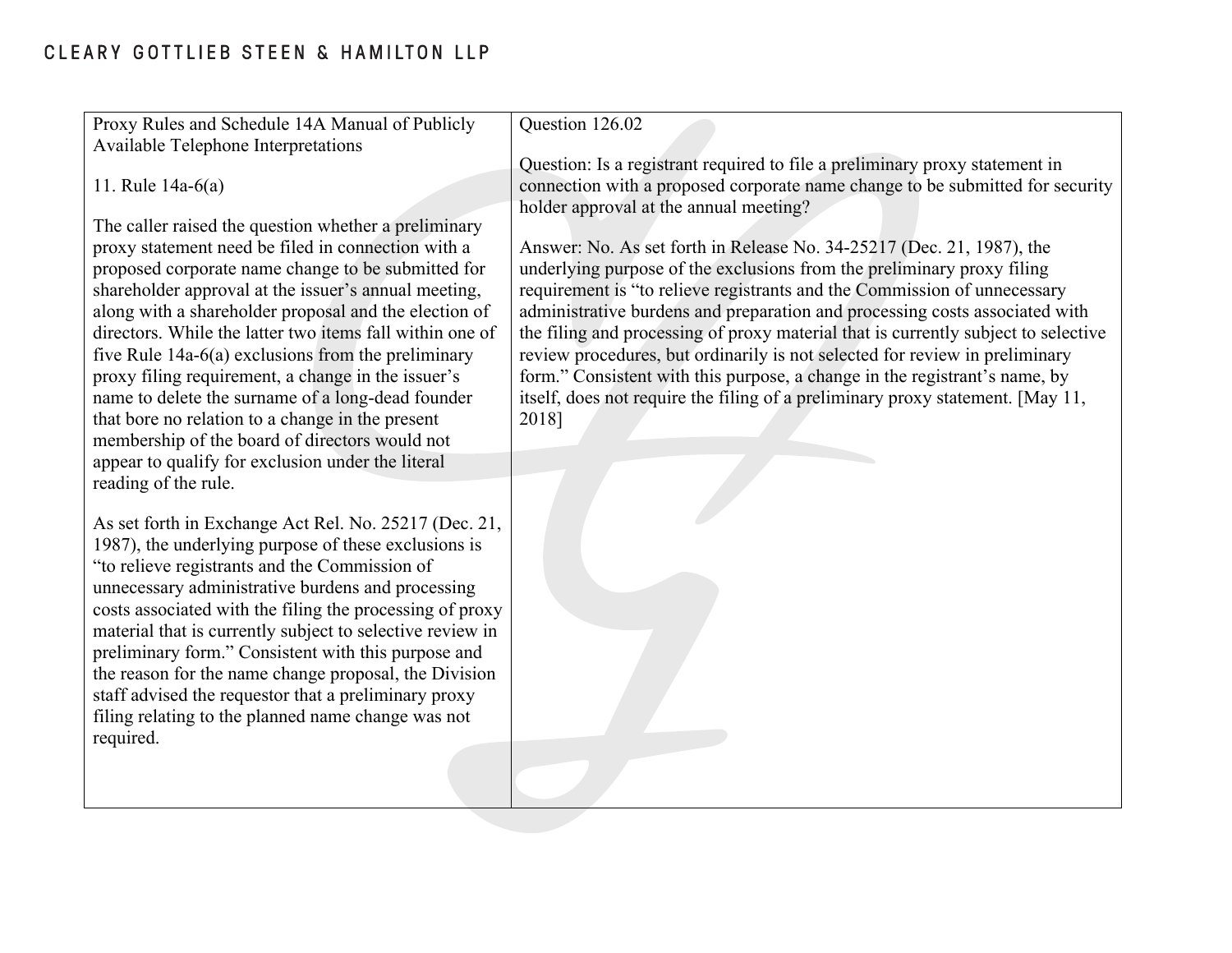| Proxy Rules and Schedule 14A Manual of Publicly<br>Available Telephone Interpretations                                                                                                                                                                                                                                                                                                                                                                                                                                                                                                                                                                                                                               | Question 126.04                                                                                                                                                                                                                                                                                                                                                                                                                                                                                         |
|----------------------------------------------------------------------------------------------------------------------------------------------------------------------------------------------------------------------------------------------------------------------------------------------------------------------------------------------------------------------------------------------------------------------------------------------------------------------------------------------------------------------------------------------------------------------------------------------------------------------------------------------------------------------------------------------------------------------|---------------------------------------------------------------------------------------------------------------------------------------------------------------------------------------------------------------------------------------------------------------------------------------------------------------------------------------------------------------------------------------------------------------------------------------------------------------------------------------------------------|
| 15. ** Rule 14a-6; Form S-4 **                                                                                                                                                                                                                                                                                                                                                                                                                                                                                                                                                                                                                                                                                       | Question: Can a registrant that filed a Form S-4 send proxy cards to its security<br>holders upon the filing of a preliminary proxy statement/prospectus?                                                                                                                                                                                                                                                                                                                                               |
| A registrant can use its S-4 proxy<br>statement/prospectus as a red herring. Since 1992,<br>registrants have been able to solicit immediately upon<br>filing of a preliminary proxy statement (absent<br>invocation of confidential treatment under Rule 14a-<br>$6(e)(2)$ ) rather than waiting 10 days pursuant to Rule<br>$14a-6(a)$ , so long as the proxy card (whether in<br>preliminary or definitive form) is not circulated.<br>Because a vote on the transaction described would<br>amount to an investment decision with respect to the<br>securities being registered, no proxy card could be<br>sent until after the registration statement became<br>effective and the final prospectus was furnished. | Answer: No, as Exchange Act Rule 14a-4(f) prohibits the delivery of proxy<br>cards unless the security holders concurrently or previously received a<br>definitive proxy statement filed with the Commission. Further, because a vote<br>on the transaction described also would amount to a sale of the securities being<br>registered, no proxy card can be sent until after the Form S-4 is declared<br>effective and the final prospectus has been furnished to security holders. [May<br>11, 2018] |
| Proxy Rules and Schedule 14A Manual of Publicly<br>Available Telephone Interpretations                                                                                                                                                                                                                                                                                                                                                                                                                                                                                                                                                                                                                               | Question 126.05                                                                                                                                                                                                                                                                                                                                                                                                                                                                                         |
| 16. ** Rule 14a-6; Form S-4 **<br>An issuer filed a registration statement on Form S-4<br>that contained its proxy material. After the effective<br>date of the registration statement, the issuer decided to<br>mail an additional letter to shareholders in connection                                                                                                                                                                                                                                                                                                                                                                                                                                             | Question: A registrant files a registration statement on Form S-4 that contains<br>its proxy statement disclosure pursuant to Instruction E.1 of Form S-4. After<br>the effective date of the registration statement, the registrant sends an<br>additional communication to security holders relating to the transaction. Does<br>this communication need to be filed as other soliciting material pursuant to<br>Rule 14a-6(b) no later than the date it is first sent or given to security holders?  |
| with the transaction. This letter is filed as additional<br>soliciting material pursuant to Rule 14a-6 upon first<br>use.                                                                                                                                                                                                                                                                                                                                                                                                                                                                                                                                                                                            | Answer: Yes. Given the communication was sent after the furnishing of the<br>definitive proxy statement, it should not be filed under Rule 14a-12. [May 11,<br>2018]                                                                                                                                                                                                                                                                                                                                    |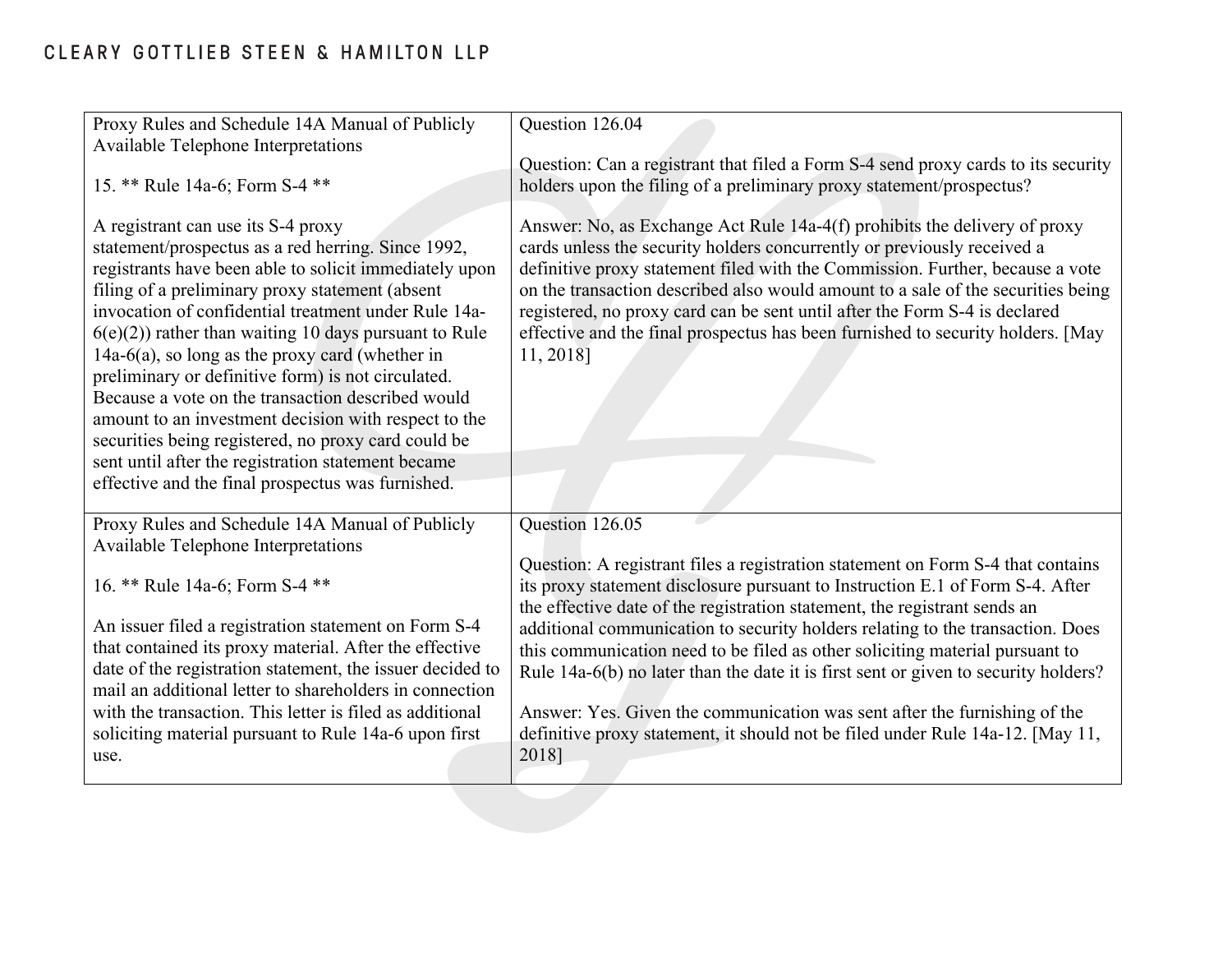| March 1999 Supplement to the Manual of Publicly                                                                                                                                                                                                                                                                                                                                                                          | Question 151.01                                                                                                                                                                                                                                                                                                                                                                                                                                                                                                                                                                                                                                                                                       |
|--------------------------------------------------------------------------------------------------------------------------------------------------------------------------------------------------------------------------------------------------------------------------------------------------------------------------------------------------------------------------------------------------------------------------|-------------------------------------------------------------------------------------------------------------------------------------------------------------------------------------------------------------------------------------------------------------------------------------------------------------------------------------------------------------------------------------------------------------------------------------------------------------------------------------------------------------------------------------------------------------------------------------------------------------------------------------------------------------------------------------------------------|
| Available Telephone Interpretations                                                                                                                                                                                                                                                                                                                                                                                      |                                                                                                                                                                                                                                                                                                                                                                                                                                                                                                                                                                                                                                                                                                       |
| 9S. Schedule 14A, Note A<br>Note A to Schedule 14A requires that information<br>called for by Items 11, 13 and 14 be provided when<br>security holders are asked to authorize the issuance of<br>additional securities to be used to acquire another<br>specified company when there will be no separate<br>opportunity to vote on the acquisition. This would be<br>the case even when the securities will be sold in a | Question: A registrant solicits its security holders to approve the authorization<br>of additional common stock for issuance in a public offering. While the<br>registrant could use the cash proceeds from the public offering as consideration<br>for a recently announced acquisition of another company, it has alternative<br>means for fully financing the acquisition (such as available credit under an<br>executed credit agreement in the full amount of the acquisition consideration)<br>and may choose to use those alternative financing means instead. Would the<br>proposal to authorize additional common stock "involve" the acquisition for<br>purposes of Note A of Schedule 14A? |
| public offering for cash to finance the transaction.                                                                                                                                                                                                                                                                                                                                                                     | Answer: No. Raising proceeds through a sale of common stock is not an<br>integral part of the acquisition transaction because at the time the acquisition<br>consideration is payable, the registrant has other means of fully financing the<br>acquisition. The proposal would therefore not involve the acquisition and Note<br>A would not apply. By contrast, if the cash proceeds from the public offering<br>are expected to be used to pay any material portion of the consideration for the<br>acquisition, then Note A would apply. [May 11, 2018]                                                                                                                                           |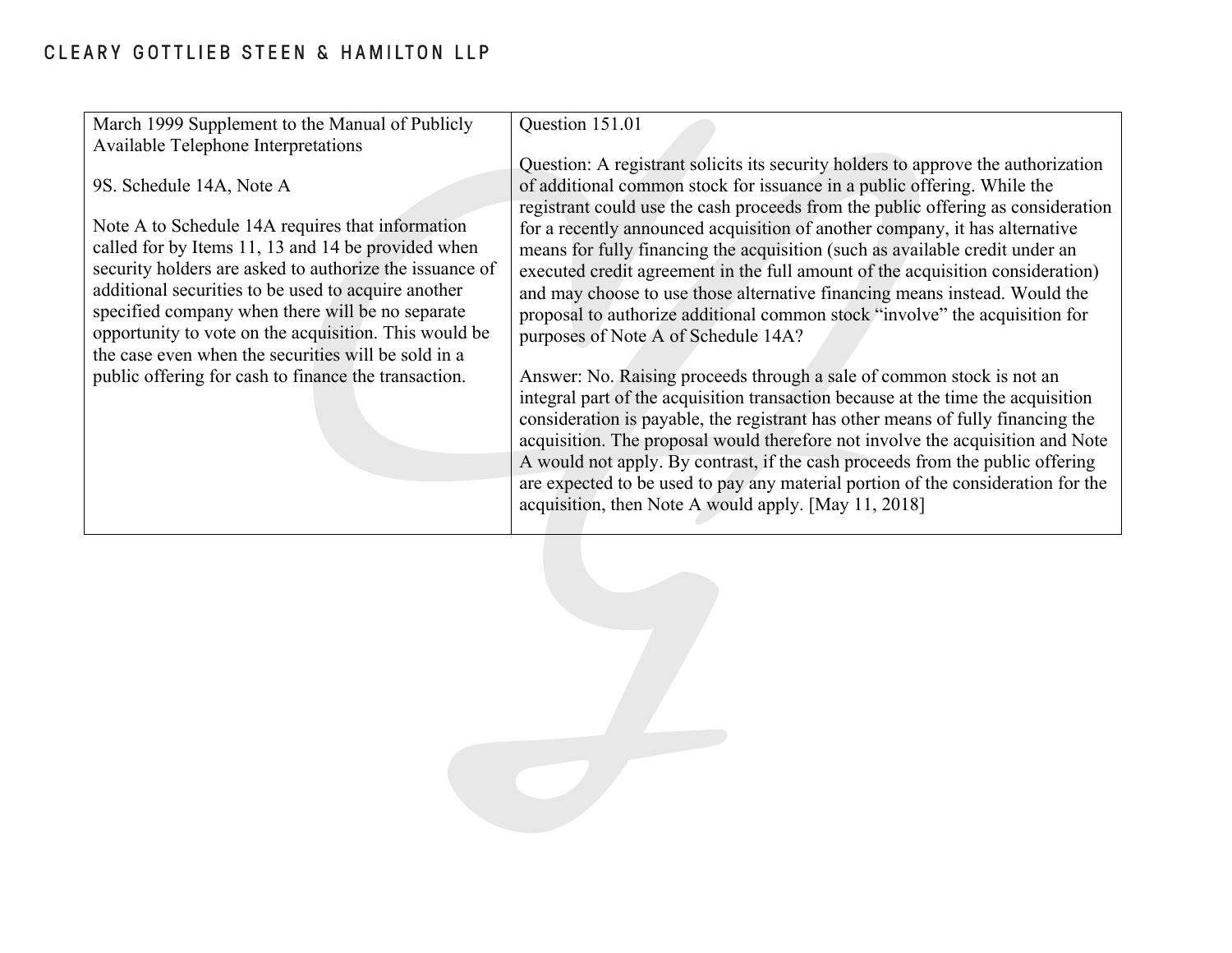| Proxy Rules and Schedule 14A Manual of Publicly                                                                                                                                                                                                                                                                                                                                                                                                                                                                                                                                                                             | Question 158.01                                                                                                                                                                                                                                                                                                                                                                                                                        |
|-----------------------------------------------------------------------------------------------------------------------------------------------------------------------------------------------------------------------------------------------------------------------------------------------------------------------------------------------------------------------------------------------------------------------------------------------------------------------------------------------------------------------------------------------------------------------------------------------------------------------------|----------------------------------------------------------------------------------------------------------------------------------------------------------------------------------------------------------------------------------------------------------------------------------------------------------------------------------------------------------------------------------------------------------------------------------------|
| Available Telephone Interpretations                                                                                                                                                                                                                                                                                                                                                                                                                                                                                                                                                                                         |                                                                                                                                                                                                                                                                                                                                                                                                                                        |
| 20. Schedule 14A<br>An issuer recently solicited proxies for the election of<br>15 directors. In about three months, the issuer hopes to<br>acquire another company, and will hold a special<br>meeting to elect one of the officers of the newly<br>acquired company as a sixteenth director. The issuer<br>asked whether the proxy material for the special<br>meeting would have to include the information<br>required by Items 6 and 7 of Schedule 14A for the 15<br>recently elected directors. The issuer was informed<br>that Schedule 14A would require that information to<br>be included in the proxy statement. | Question: A registrant will hold a special meeting to elect one new person to<br>its board of directors. The incumbent directors were elected at the annual<br>security holder meeting three months ago and will not be up for re-election. Do<br>the proxy materials for the special meeting have to include the information<br>required by Items 7 and 8 of Schedule 14A for the incumbent directors?<br>Answer: Yes. [May 11, 2018] |
| Proxy Rules and Schedule 14A Manual of Publicly                                                                                                                                                                                                                                                                                                                                                                                                                                                                                                                                                                             | Question 158.03                                                                                                                                                                                                                                                                                                                                                                                                                        |
| Available Telephone Interpretations                                                                                                                                                                                                                                                                                                                                                                                                                                                                                                                                                                                         |                                                                                                                                                                                                                                                                                                                                                                                                                                        |
|                                                                                                                                                                                                                                                                                                                                                                                                                                                                                                                                                                                                                             | Question: B is to be merged into A in a Rule 145 transaction. B's security                                                                                                                                                                                                                                                                                                                                                             |
| 21. Schedule 14A, Note A                                                                                                                                                                                                                                                                                                                                                                                                                                                                                                                                                                                                    | holders will be voting to approve the proposed transaction and will become                                                                                                                                                                                                                                                                                                                                                             |
| B is to be merged into A in a Rule 145 transaction.                                                                                                                                                                                                                                                                                                                                                                                                                                                                                                                                                                         | security holders of A. A's security holders are not voting on the proposed<br>transaction. Three of B's directors will become directors of A. Is it necessary                                                                                                                                                                                                                                                                          |
| B's shareholders will be voting to approve the                                                                                                                                                                                                                                                                                                                                                                                                                                                                                                                                                                              | to include the information required by Items 7 and 8 of Schedule 14A as to the                                                                                                                                                                                                                                                                                                                                                         |
| transaction and will become shareholders of A. A's                                                                                                                                                                                                                                                                                                                                                                                                                                                                                                                                                                          | directors of A in A's Form S-4, which includes B's proxy statement?                                                                                                                                                                                                                                                                                                                                                                    |
| shareholders are not voting on the proposed<br>transaction. Three of B's directors will become                                                                                                                                                                                                                                                                                                                                                                                                                                                                                                                              | Answer: Yes. Pursuant to Note A to Schedule 14A, the Form S-4 should                                                                                                                                                                                                                                                                                                                                                                   |
| directors of A. Pursuant to Note A to Schedule 14A                                                                                                                                                                                                                                                                                                                                                                                                                                                                                                                                                                          | contain the information required by Items 7 and 8 of Schedule 14A as to the A                                                                                                                                                                                                                                                                                                                                                          |
| the Form S-4 should contain the information required                                                                                                                                                                                                                                                                                                                                                                                                                                                                                                                                                                        | directors. [May 11, 2018]                                                                                                                                                                                                                                                                                                                                                                                                              |
| by Items 6 and 7 of Schedule 14A as to the A<br>directors.                                                                                                                                                                                                                                                                                                                                                                                                                                                                                                                                                                  |                                                                                                                                                                                                                                                                                                                                                                                                                                        |